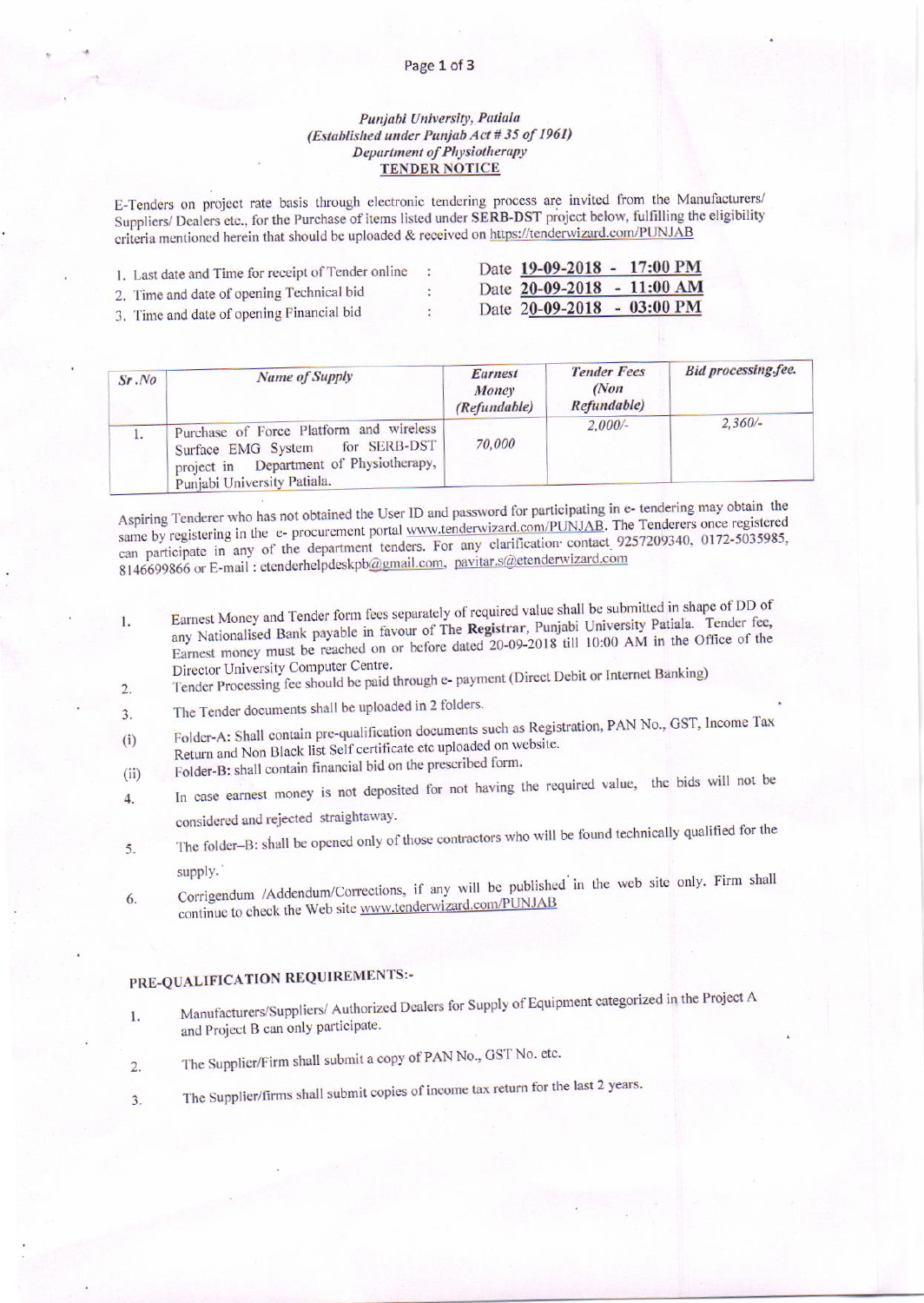$4.$ 

The Supplier/firms shall also submit Self certification that they have not been debarred/ blacklisted by any Govt./ Semi Govt. Organization or any Corporation at any stage.

### **Terms and Conditions:-**

- 1. Prices should be inclusive of all taxes and levies in INR, for Punjabi University Patiala.
- 2. Payment will be released on successful installation and commissioning.
- 3. All items to be supplied must be branded and shall be amply supported onsite directly by OEM. All RMA, shall be in name of Punjabi University, Patiala.
- 4. OEM shall be responsible for onsite training / deployment / configuration etc.
- 5. The material is to be made available/ installed within two weeks from date of placing confirmed Purchase Order along with all the bills.
- 6. If there is holiday on the receipt/opening day of the tender, the tender may be received/ opened on the next working day at the same time and at the same place.
- 7. The Purchase Committee reserves the right to reject the tender without assigning any reason before/after opening of the tenders and the tenderers shall have no right or any claim what so ever for the same on this account.
- 8. University reserves the right to increase/ decrease the quantity of items. The order for quantity of different items can be increased or decreased. The Suppliers/ Tenderers shall have no right or any claim what so ever for the same on this account. The payment for passive components will be made on the basis of actual consumption.
- 9. The rate quoted by the Supplier/Tenderer shall be inclusive of all the taxes i.e. GST or any other taxes levied by Central Govt. or State Government Authority or Local Bodies including their variations as notified by the Concerned Authority from time to time and of all the new taxes and levies that may be imposed. Firm will supply the material on quoted Rates which include F.O.R., Loading, Unloading, stacking and inclusive of all taxes. Nothing Extra shall be paid.
- 10. The Supplier/ Tenderer shall comply with the proper by- Laws and legal order of the local body or authority under the jurisdiction of which the supply is executed and pay all fees and charges for which he may be liable. Nothing extra shall be payable by the University on this account.
- 11. In case of failure of supply of material as per ordered specifications, the University reserve the right to reject the supply order and can forfeit the earnest money deposited by the firm.
- 12. In case of any dispute, the jurisdiction will be Patiala (Punjab) only.
- 13. In case of any clarification regarding tender contact Phone No. 0175-3046434
- 14. Equipment related specific conditions have been mentioned in the technical specifications also.

Department of Physiotherapy XOV.

Punjabi University, Patiala. 01753046434